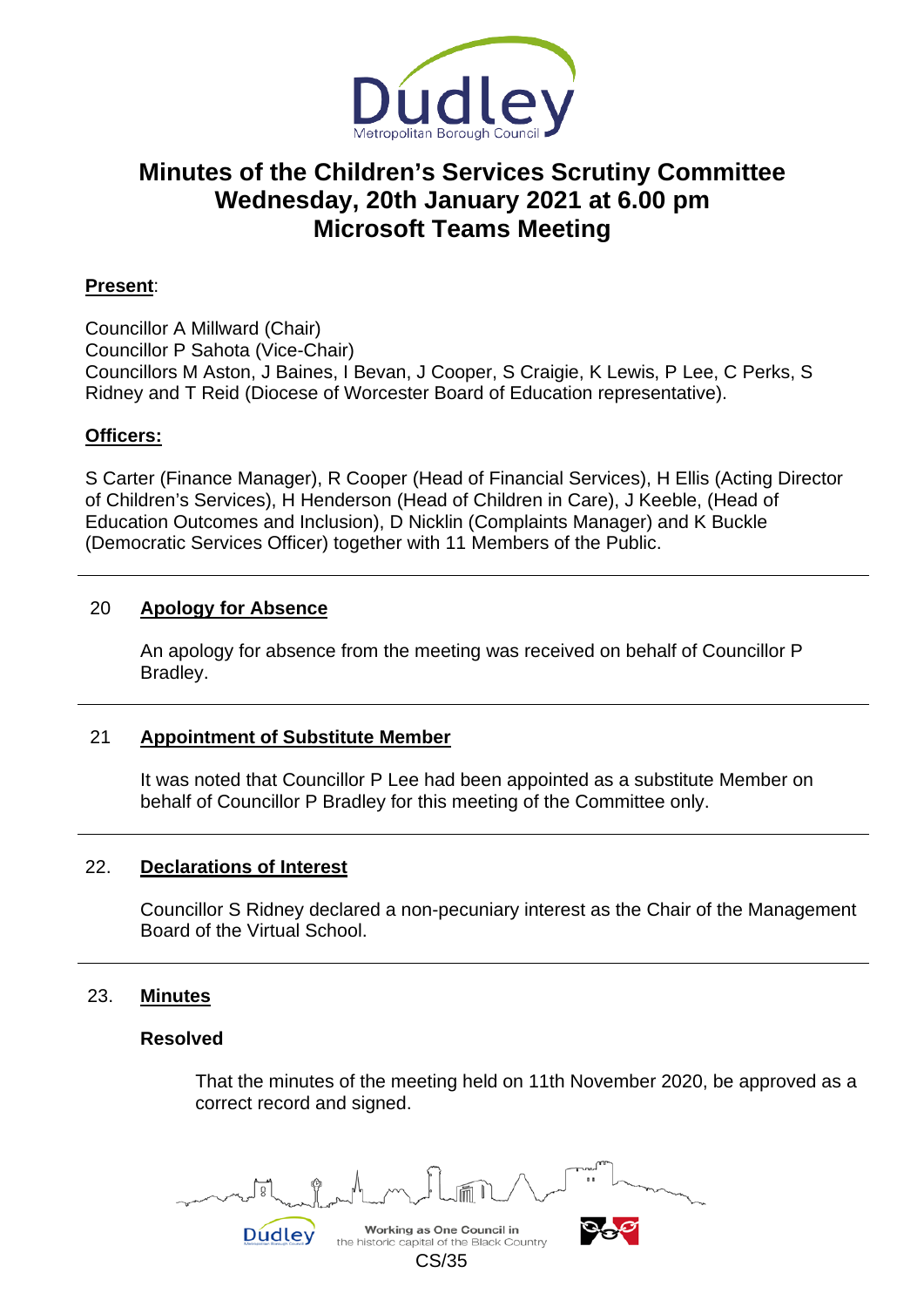# 24. **Children's Services Update**

The Acting Director of Children's Services referred to the appointment of Catherine Driscoll, who would join the Authority on 22<sup>nd</sup> February 2021 as the new Director of Children's Services.

It was reported that the COVID lockdown had produced a number of challenges surrounding supporting schools and managing Personal Protective Equipment (PPE) Guidance.

The Corbyn Road facility and a further Family Centre had now re-opened, with staff continuing to visit families in order to provide support.

A number of front-line staff had now been vaccinated and schools were being supported in relation to providing Lateral Flow Testing.

The Improvement Plan in relation to Children's Social Care continued and the nine priorities were outlined including Leadership, the Multi Agency Safeguarding Hub, achieving permanency, providing education to Key Stage 4 children and capturing the voice of the child. The detailed Improvement Plan would be submitted to the next meeting of the Committee.

Some initial problems had occurred in relation to the Successor Programme regarding data reporting, however those problems were being resolved, with phase 2 of the implementation programme commencing, which would include developing a Children's Portal.

Arising from the verbal presentation Members asked questions and the Acting Director of Children's Services responded as follows: -

- The majority of the Borough's schools were now providing Vouchers as opposed to food hampers for those eligible for free school meals. However, it was accepted that some schools still had no alternative but to provide food hampers.
- In relation to the £3.00 deficit between the £15 hamper and the £12 voucher, schools could now claim this from the Department for Education (DfE).
- Although there were challenges with supporting staff during the pandemic, the Authority had a strong programme of emotional health and wellbeing, all had PPE, were being supported by Managers and front-line workers were receiving vaccinations, which had resulted in a boost in morale. Centres were now open for staff who would receive peer support whilst working in COVID restricted buildings.

There were a whole series of support tools for staff, however it was accepted that it remained a challenge to manage COVID-19, provide support and improve services at the same time.

Working as One Council in the historic capital of the Black Country CS/36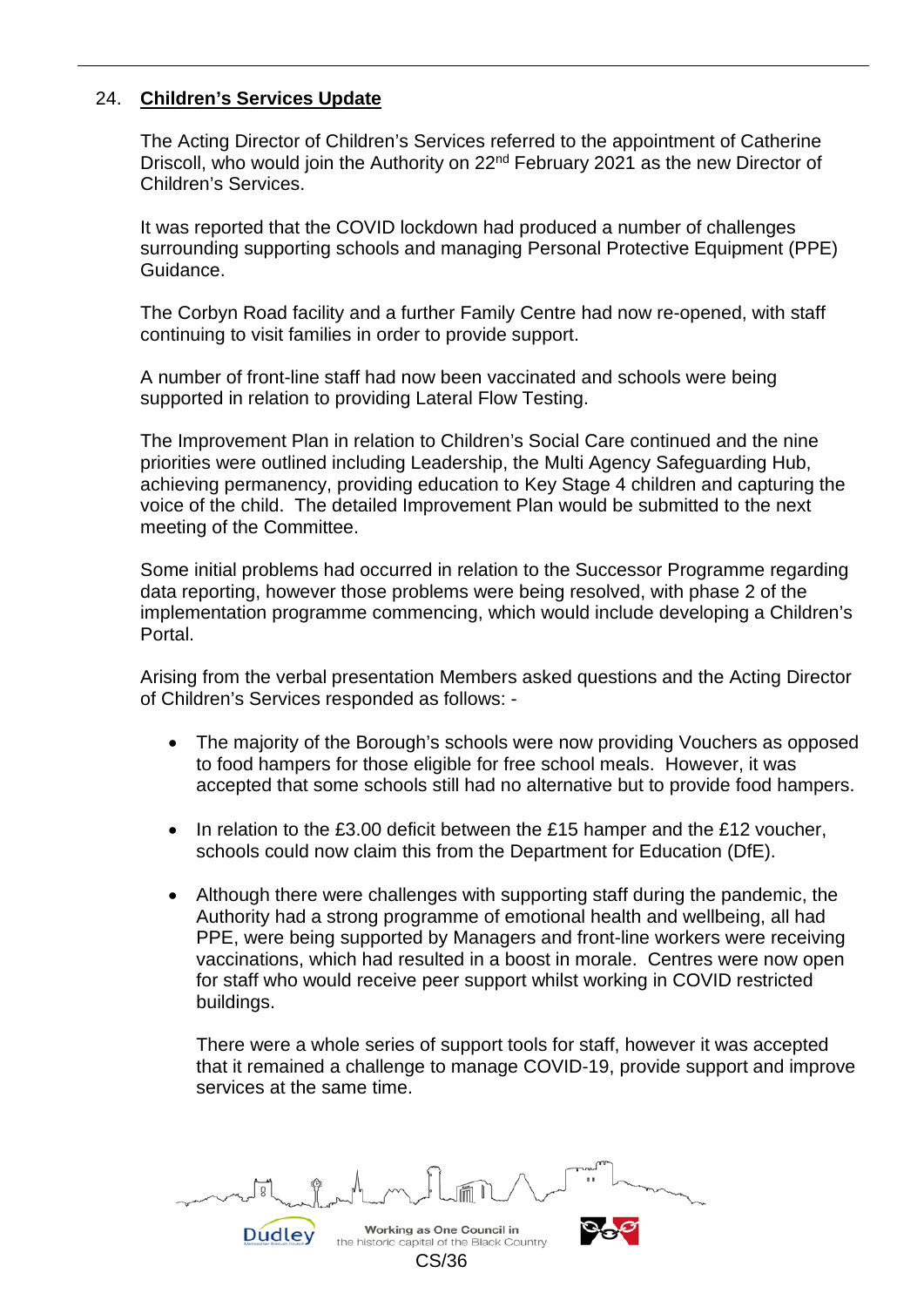- The new Director of Children's Services had a wealth of Director experience.
- The Vouchers could only be used for food with a clear message in relation to this being conveyed to all of the Borough's supermarkets.
- The programme of Lateral Flow Testing was continuing, however due to a change in Government Guidance should a pupil in a bubble with other children test positive, the whole bubble would be told to self-isolate.

The Chair echoed the concerns of a Member in relation to the continuing changes in Government Guidance and the short space of time in which to implement the guidance following announcements during weekends which would need to be implemented on Monday mornings.

The Chair congratulated all Head Teachers for their continued work and support during difficult and challenging times.

# **Resolved**

That the information on the Children's Services update and as reported on at the meeting, be noted.

# 25. **Medium Term Financial Strategy**

Dudley

A joint report of the Chief Executive, the Director of Finance and Legal and the Acting Director of Children's Services was submitted on the Medium-Term Financial Strategy (MTFS) to 2023/24, with emphasis on proposals relevant to the Committee's Terms of Reference, specifically Children's Services.

The Head of Financial Services reported that the budget had been developed around unprecedented uncertainty caused by COVID-19. The financial position continued to change, and those changes would be reflected in the final version of the report that would be considered by the Cabinet in February and Council in March 2021.

The COVID response funding that was received from Government continued to rise. A further £5m of Contained Outbreak Management Funding was expected over and above the amount that was reflected in Appendix A. Since the report was prepared, the Local Government Finance Settlement had been received, which was better than expected. It was forecast for next year that resources would be £263m rather than the predicted £259m. However, upon re-assessment, further pressures were expected in Adults and Social Care and those would also be updated in the future report.

In summary the Authority faced a very mixed position. In the short-term significant funding had been received to support the responses to COVID-19 and reserves were better than expected although they remained relatively low to the average.

Working as One Council in the historic capital of the Black Country CS/37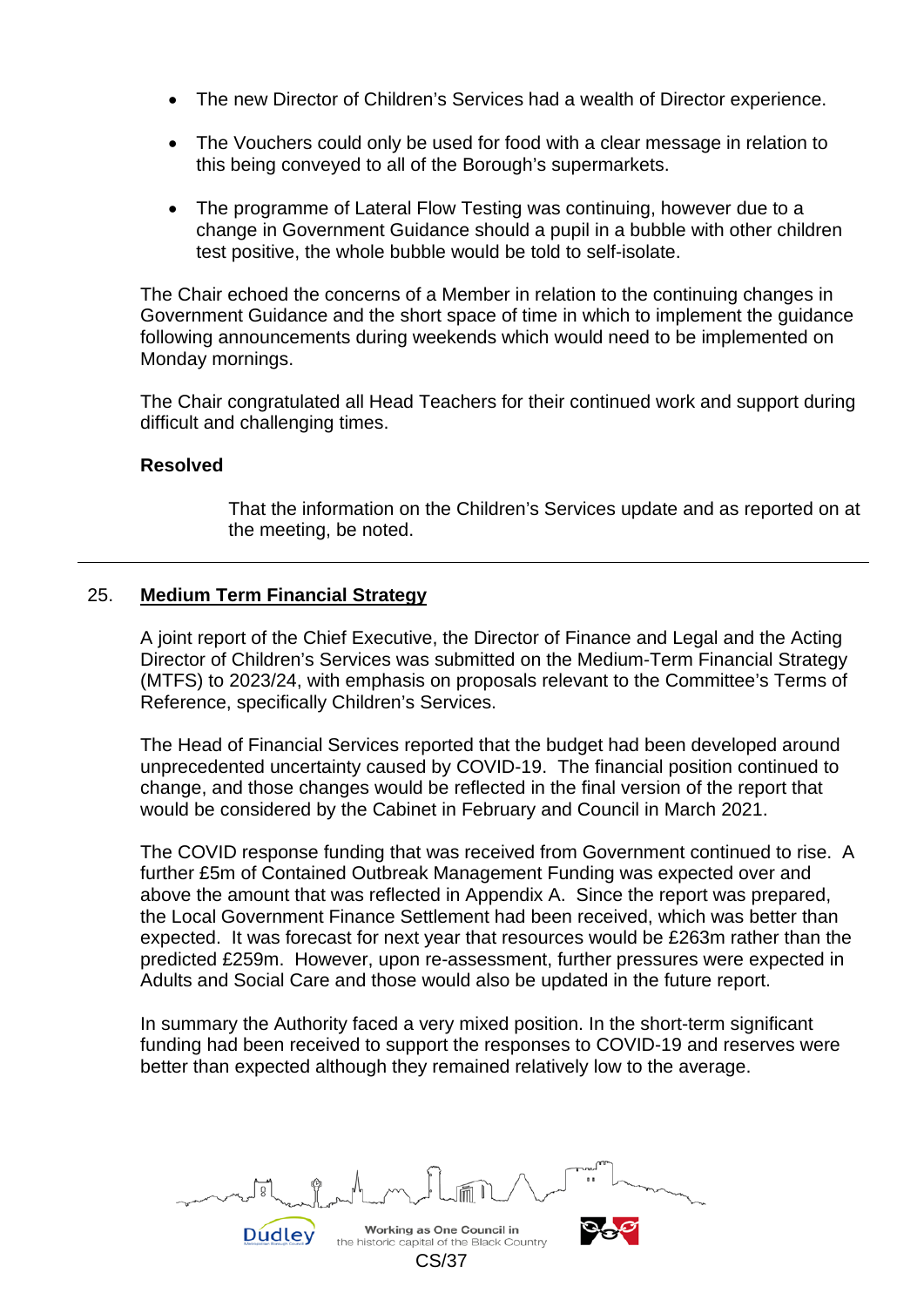In the longer-term Dudley remained a low taxing, low spending Council and there would be a deficit in the following three financial years that would need to be addressed in order that Dudley could be a fully financially sustainable Authority.

Arising from the presentation of the report and Appendices to the report submitted, Members asked questions and Officers responded as follows: -

- In relation to the Regional Adoption Agency (RAA) reduced contribution, the RAA was established approximately two years ago and all four Local Authorities, Sandwell, Walsall, Wolverhampton and Dudley made fixed contributions to the Agency. However, it had been established that Dudley's share would not need to be as high. Although the services received would not change, the contribution would be decreased and the position in relation to the service that the RAA provided could be reviewed in future years.
- Dudley had a high number of children who were placed with family members and many foster carers had provided children with permanent homes under Special Guardianship Orders (SGO'S). Therefore the Authority's reliance on the RAA had not been as high as expected due to connected families work and the focus on retaining children with their own families where possible.
- In relation to Home to School Transport pressures, N Kletz, the Commercial and Procurement Consultant had established a Working Group whereby Commissioning and SEND professionals within the SEND Transport Team were investigating the issue of home to school transport for SEND children, to attempt to resolve issues, rather than conducting constant reviews. However, reassurances were provided that following the work of the Working Group details of those savings would be presented to a future meeting of the Committee.
- In relation to SGO's the 'No Detriment Policy' was referred to. That Policy ensured that a child's carer would not suffer financially as a result of entering into SGO's. However once an SGO was granted, the Authority would not have the burden of the additional costs of a child being in care, including Social Worker visits, Independent Reviews and Virtual School provision.

There would be a drive to recruit foster carers to avoid utilising Agency Foster Carers and that would reduce costs.

Work was being conducted with partner Authorities across the Black Country on a fostering sharing arrangement, in order to support fostering placements that would also result in projected savings, as regional funding was available to support that provision.

Re-assurances were provided that permanency for children in care remained a main priority for Children's Social Care, and the savings outlined within the report and Appendices to the report submitted would not compromise the service.

Working as One Council in the historic capital of the Black Country CS/38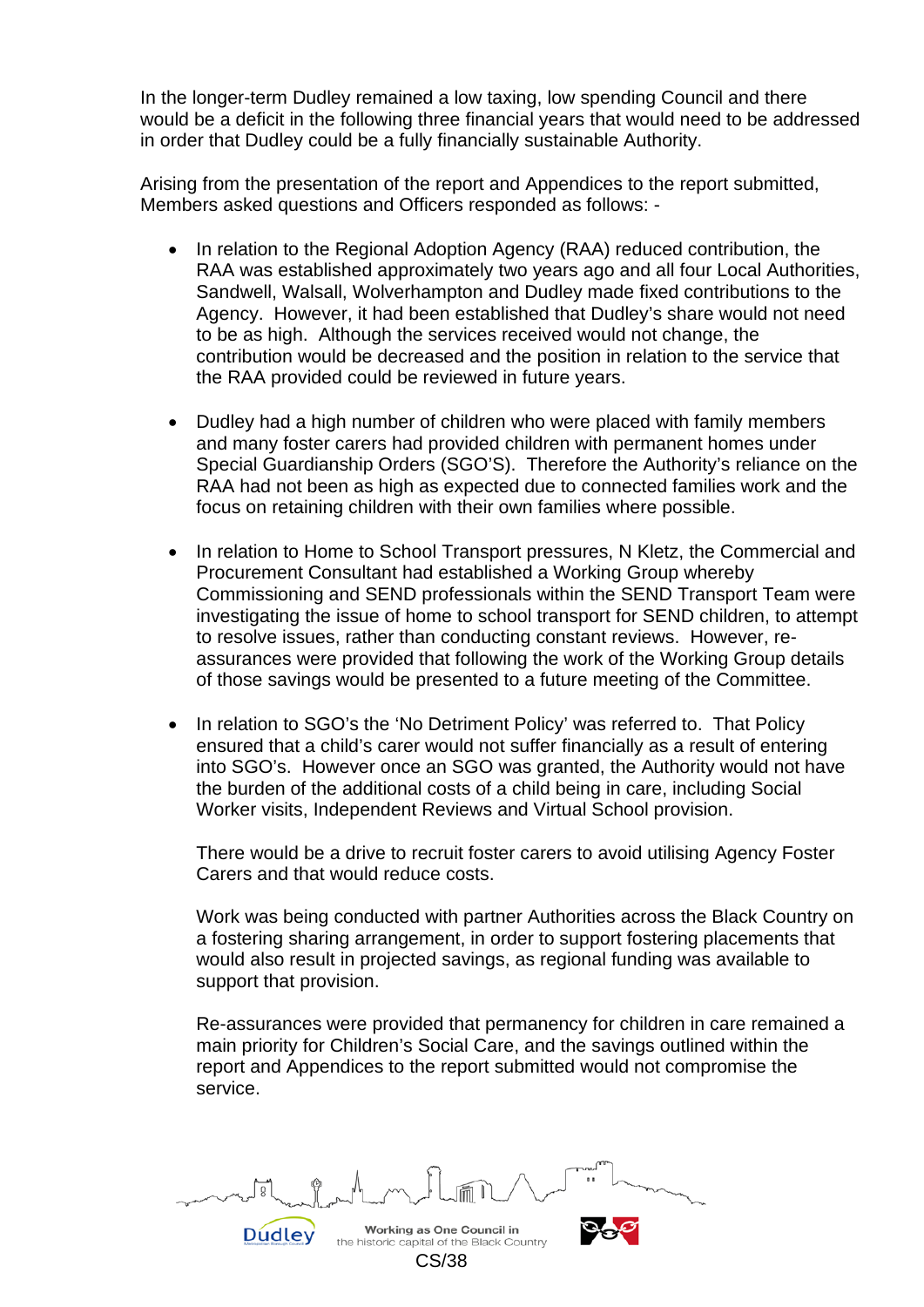- Placement costs for children in care would be reviewed, as it was envisaged that the costs paid to providers would reduce, or there were internal residential placements for children and young people that would be more cost-effective.
- Services would not be re-designed, however in order to achieve savings and become more efficient, work would continue to prevent children accessing external placements when they initially entered the care system.
- A Permanency Strategy had been produced which had entered the consultation stage, and it was hoped that the Strategy would be rolled out the following week when work would commence with Social Workers in order for them to understand the Strategy and to focus on early permanency for children in care, as it was essential that permanency was a priority. There was the desire to keep children close to their homes in familiar settings.

Several different models were being investigated to support children to return to their homes. 'No Wrong Door' was a working model and there was the aspiration to set up a model in order to work with various parts of the Authority and services in education, as there was a rise in those entering care between the ages of 11 to 15 who had difficult and adverse childhood experiences, and who could not be contained any further within their home settings. It was accepted that some children and young people struggled to make care work for them, ending up in high cost residential placements across the Country. Services were being developed in order to focus on reunification and strengthen immediate and extended family members to care for children, in order to resolve the issues referred to above.

There was further work being conducted in order to prevent children entering care, and that work should reduce the pressures on placements.

The Chair thanked the Head of Children in Care for the detailed explanation in relation to reducing savings, with explanations satisfying some of her concerns.

Councillor P Lee raised concerns in relation to the outcomes for children who left care at the age of 18 with a request that the age be increased.

The Head of Children in Care agreed to discuss further issues with Councillor P Lee following the meeting.

It was noted that regular meetings were taking place with the Home to School Transport Team, who were becoming more rigorous in implementing the protocols and only agreeing to costs for transport should they genuinely meet all of the criteria.

The Head of Education Outcomes and Inclusion reported that the vast majority of funding was paid to transport providers direct.

The Acting Director of Children's Services confirmed that should parents or carers have disability vehicles in order to transport children to and from school, and separate applications for transport payments were being made, those applications would be investigated further.

Working as One Council in the historic capital of the Black Country CS/39

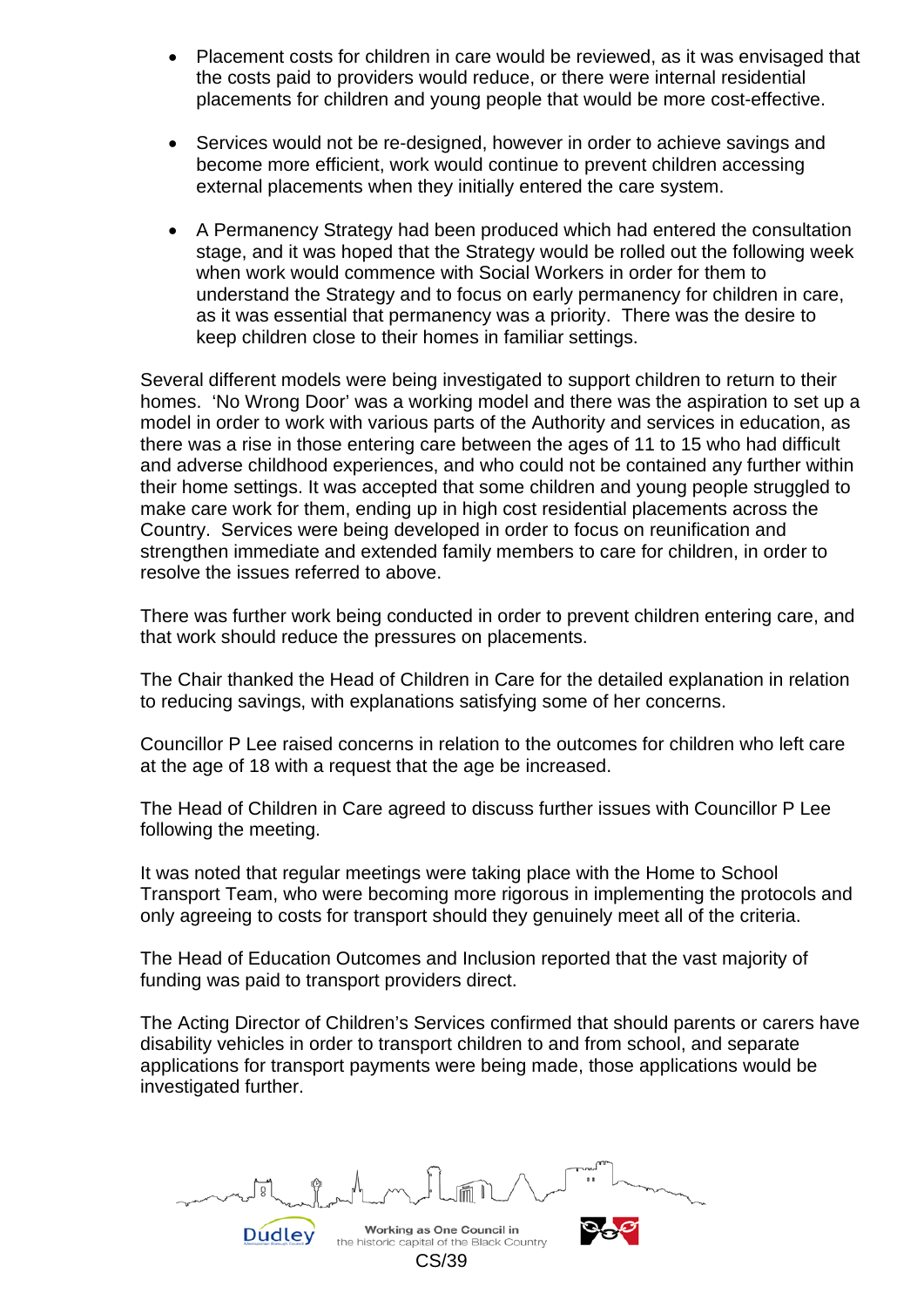The Acting Director of Children's Services also advised that in relation to Contact Centres, those savings had been rolled over from 2019/2020, however the Service was not in a position to make any savings in relation to family time and that saving would not be made in the future.

The Vice-Chair raised the issue of the Equality Impact section within reports not being completed in the appropriate way.

The Head of Financial Services made reference to the fact that the report was forwarded to the relevant Officer in order that the paragraph was completed in accordance with the contents of the report.

The Cabinet would consider the budget proposals on 8<sup>th</sup> February, prior to Full Council on 1st March 2021. The Committee requested that further information be provided to Members on the proposed savings in relation to the review of the home to school transport for SEND children, the managed step down from external residential placements and the movement of external placements into internal residential placements.

# **Resolved**

- (1) That the proposals for the Medium-Term Financial Strategy to 2023/24, set out in the report and Appendices to the report submitted, be received and noted.
- (2) That the Acting Director of Children's Services be requested to provide further information to Members relating to the home to school transport pressures and how the budget savings referred to above are to be achieved.

# 26. **Children's Services Complaints: Response Times Action Plan.**

The Committee considered a report that provided an update with regard to the response times performance in respect of complaints received by Children's Services.

The Acting Director of Children's Services advised that a new permanent Head of Service of Intelligence Performance and Policy within Children's Services had been recruited who would prioritise training and improve the quality of responses to complaints.

It was also noted that Care Management were a pressurised team and work would continue in order to investigate methods to support the team.

The Complaints Manager referred to the background to the report submitted, advising that the annual report had evidenced that only 41% of complaints were being responded to within 20 working days to which Members raised concerns. Members

Working as One Council in the historic capital of the Black Country CS/40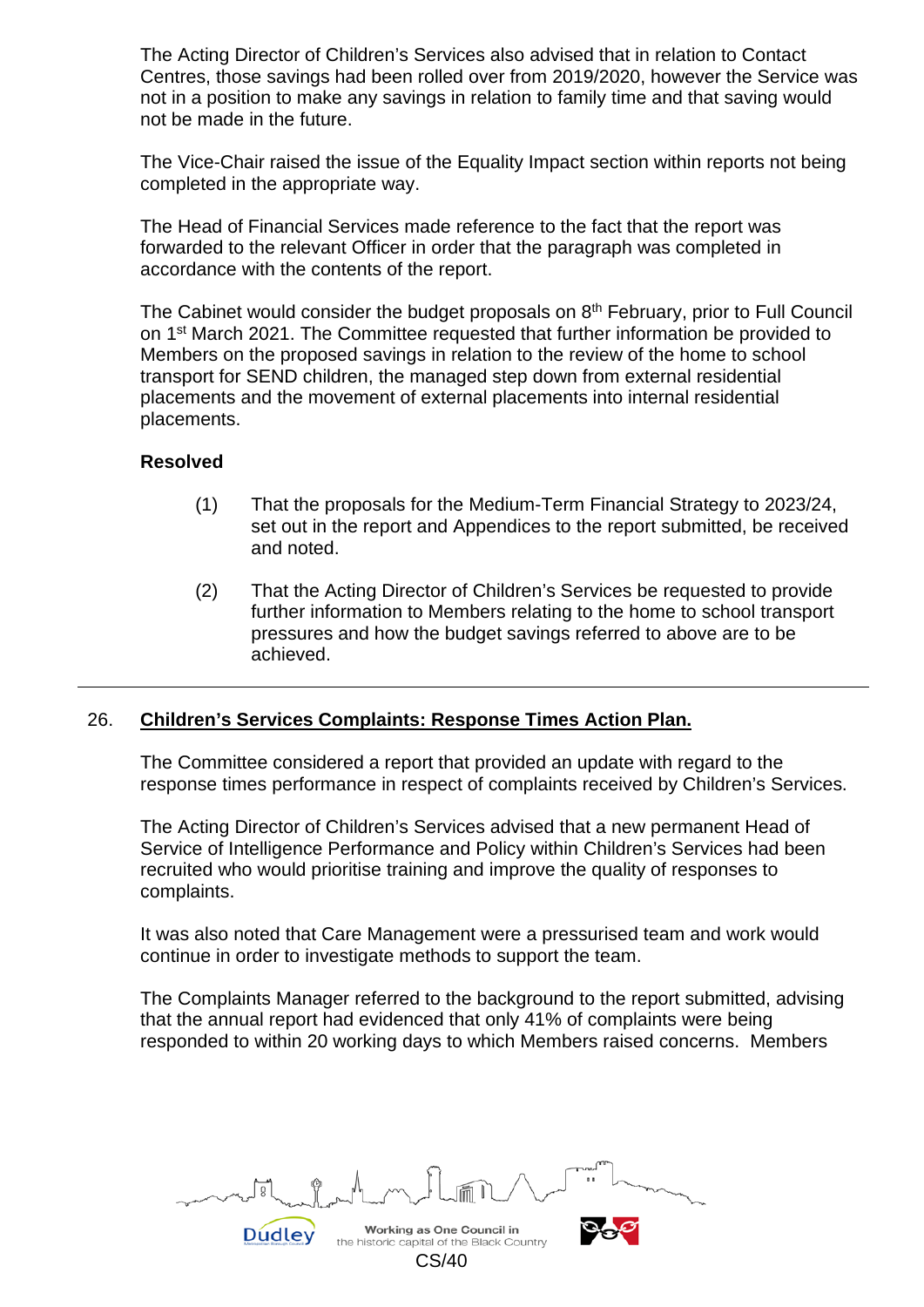had previously requested that updates be submitted to a future meeting regarding response times.

It was noted that the revised process intended to improve performance was introduced on the 18th August 2020, and the current response times performance evidenced that response times provided within the 20 working days timescale had increased to 65%.

However, it was accepted that work should continue to improve figures with regular performance updates continued to be provided to Senior Managers.

The reasons for those response times exceeding timescales as outlined in the report submitted were noted.

Senior Managers continued to examine the additional support that could be provided to support the service.

Work was also being conducted in conjunction with the Centre for Professional Practice who were developing an audit tool to ensure that a sample of complaints were analysed on a regular basis.

Benchmarking data from other Councils who were part of the West Midlands Complaints Officer Group had been obtained and it appeared that response times ranged from 50% to 73% with regards to Children's Services complaints being responded to within 20 working days.

It was noted that Sandwell Metropolitan Borough Council had introduced changes to their processes in line with those introduced by Dudley and it had been identified that improvements in response times were not immediate.

# **Resolved**

- (1) That the information contained in the report submitted on Children's Services Complaints: Response Times Action Plan, be noted.
- (2) That further updates on the 20 working days response times be submitted to future meetings of the Committee.

# 27. **Education Report**

Members considered a report on the Education Strategy, Interim Ofsted Visits, Special Educational Needs and Disability (SEND), the Alternative Provision Strategy, illegal offrolling and the Dudley Virtual School.

The Head of Education Outcomes and Inclusion presented the report submitted and referred to the Education Strategy for Dudley 2020-21 that had been launched with all internal stakeholders, Elected Members, Schools, Academies and Chairs of Governors during the first half of the Autumn Term. This provided an essential framework to all of the Borough's education and inclusion work, and a coherent content for all of the other workstreams and initiatives.

Working as One Council in Dudley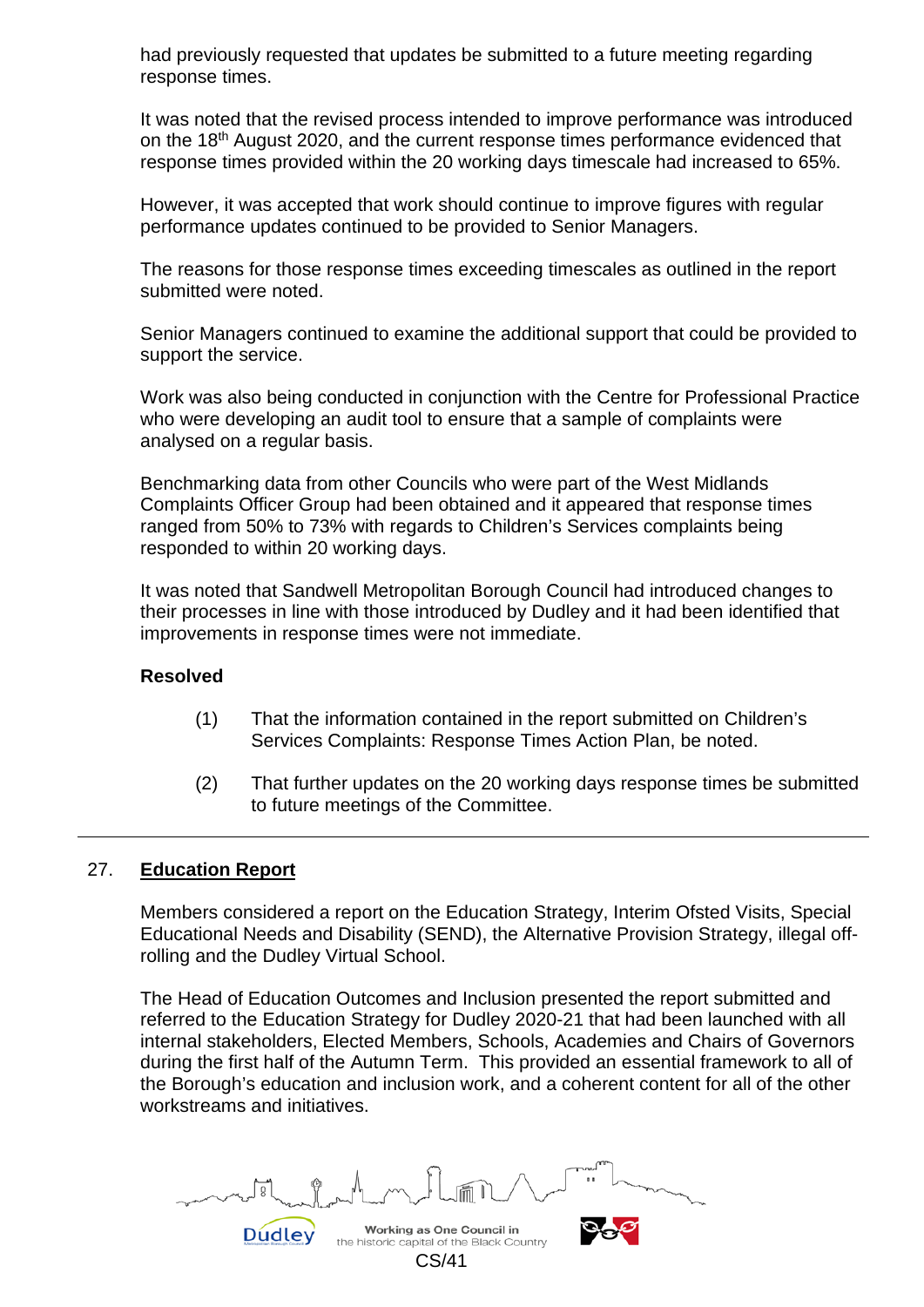The six key principles of the Education Strategy as contained in the report submitted were referred to.

It was reported that schools were being made more inclusive and more able and willing to take children who had special educational needs, and challenges continued to be made to schools in order to ensure that the culture remained to be inclusive.

It was reported that there remained a deficit in services within school settings in order to deal with social emotional mental health.

In relation to reducing exclusions there was a large amount of work being conducted.

In order to roll out an Alternative Provision Strategy work was also being conducted in order to ensure the Education Teams were more co-ordinated.

It was reported that there were 15 Education Teams who met weekly each Monday to discuss the work being undertaken individually and collectively in schools in order to improve and challenge schools.

In order to improve the level of communication with schools the Head of Education Outcomes and Inclusion provided a monthly power point presentation to all Headship Groups.

The Various Officers involved with the Education Strategy Group were referred to and it was noted that the Group had been established in order to ensure that their work was fully co-ordinated. The meeting structure as set out in the report submitted was also outlined.

It had been agreed that another Local Authority would be invited to conduct an evaluation of the Strategy, and it was envisaged that there would continue to be an improvement plan in place.

It was acknowledged that school readiness continued to be a problem and there was also the need to work with post 16 students, with 32 schools, including Academies and Multi Agency Trusts agreeing to work with the Authority in both regards.

A bulletin was distributed twice each week in order to provide information to support schools and those bulletins also included any updated Government Guidance for Schools.

In relation to Ofsted visits, Ofsted had developed a new model which was currently evolving whereby virtual conversations were taking place which included general conversations, conversations around safeguarding, the response to COVID and behaviour and attendance.

Towards Christmas 2020 those conversations had been more focused on the curriculum in the main in relation to the subjects of English and maths, with a further three subjects being examined on a random basis.

Working as One Council in the historic capital of the Black Country CS/42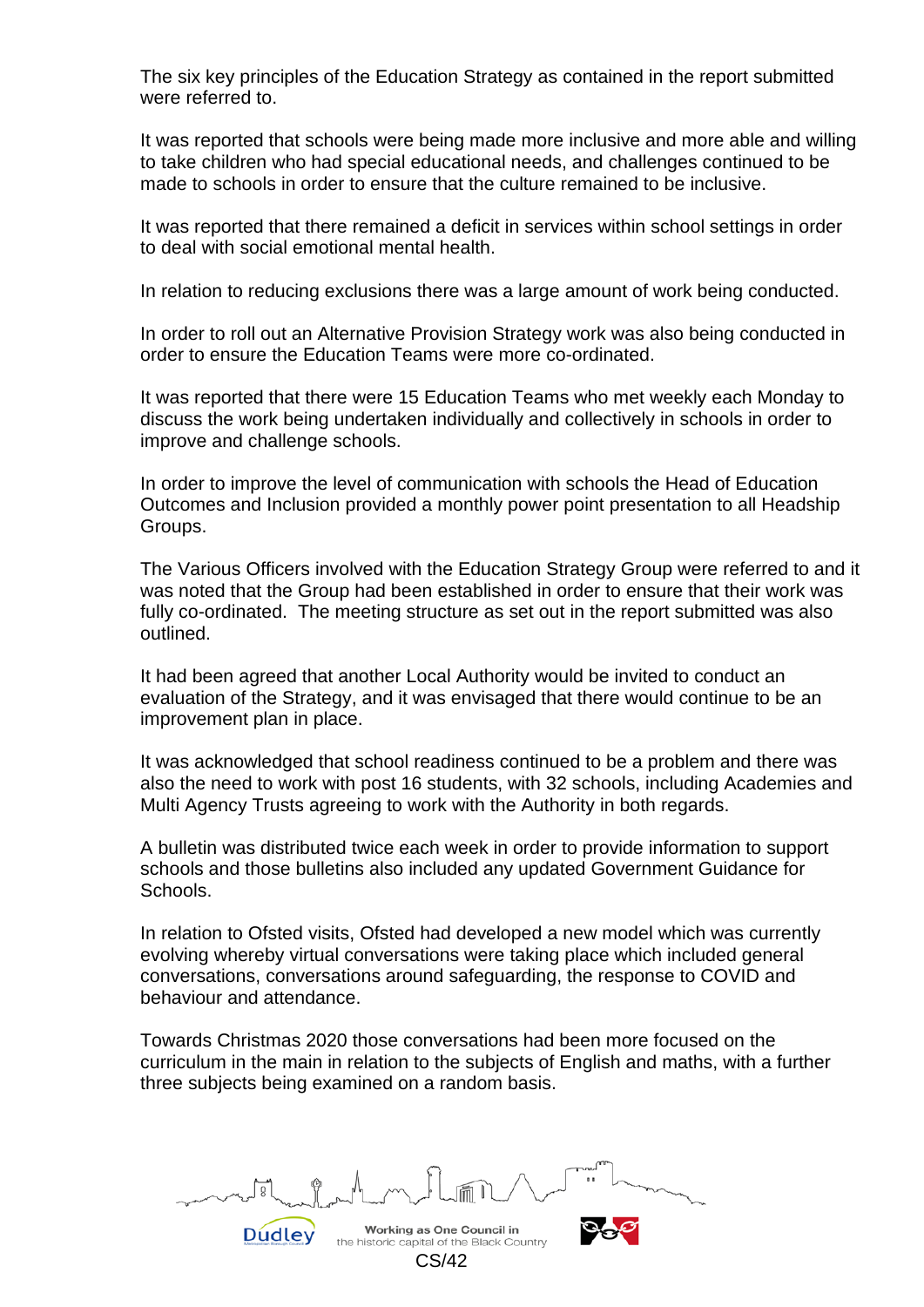Ofsted had also focused on remote learning, what that work involved and how it was being monitored on a daily basis. It was noted that data was now being provided in relation to home working including details of assessing and monitoring that work.

SEND and the Written Statement of Action was referred to and it was reported that there was also a self-evaluation of the SEND provision in place.

There had been the launch of the Alternative Provision Strategy, which had been required due to the data provided that evidenced that Dudley were high within the League Tables for exclusions and it was clear that a process was required to reduce exclusions.

The principals of the Alternative Provision Strategy were referred to and the need to continue to work on ensuring that children were not excluded in the first instance.

An inclusive pathway had been put into place with a number of packages of support which could include mentoring specialist support and introductions to Connexions, and there was currently an opportunity being advertised for the secondment of an employee internally in order to help with those support services.

Work was being conducted with both Multi Academy Trusts and maintained schools in order to provide alternative provision.

It was stated that although illegal off-rolling was not an issue in Dudley, the position would continue to be monitored.

In relation to those pupils passing exams, numbers were significantly impressive with 48% of those pupils with special educational needs achieving higher results.

Elective Home Education (EHE) remained an issue nationally, with a spike identified in Dudley during September 2020. The position was immediately communicated to the DfE who were aware of the national spike which had been masked largely by parents being anxious for their children to be in school, which presented the Authority with the need to separate those who were anxious and those who were generally home educating.

All parents had to be assessed in order to determine whether they were in a position to home educate, with the current caseload involving 425 assessments. Approximately 100 were in the assessment process, and since September, 32 of those children had returned to school.

was stated that of those children being home educated, 50% were from primary education and 50% were from secondary education with no reception children being home educated.

In terms of capacity to deal with the EHE assessments there was the intention to recruit an additional post.

Work was being conducted closely with Children Missing Education Teams.

Working as One Council in the historic capital of the Black Country CS/43

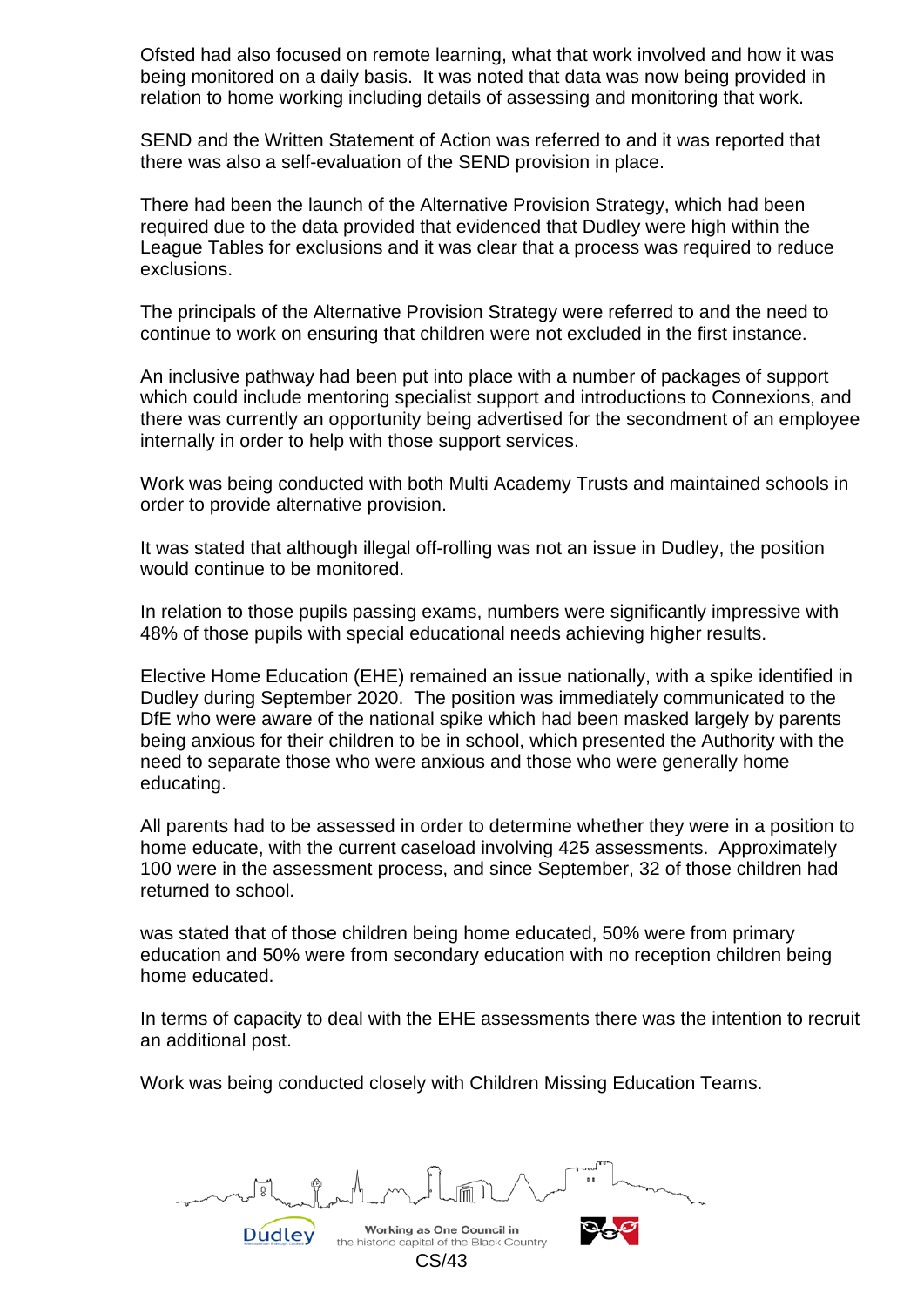Arising from the presentation of the report submitted Members asked questions and the Head of Education Outcomes and Inclusion responded as follows: -

- The data in relation to the number of children in school with SEND would be circulated to Members.
- In relation to making schools more inclusive, schools were encouraged to provide a base for respite care in order to provide structured activities for children, for example during break times. The example of the provision of a sensory garden was referred to.
- By making schools more inclusive that would result in financial savings especially in relation to costly out of Borough placements.
- Should it become apparent that a school could not meet a child's needs a further assessment would be carried out.
- It was noted that the Chair had written to the Secretary of State in relation to the EHE guidance not being robust enough and requesting further robust guidance.
- In order to determine whether parents/carers were in a position to home educate, the financial implications of providing a tutor would also be considered.
- In relation to off-rolling, census data would continue to be examined and monitored.
- Work had been completed on the Place Planning Strategy for the Borough and all schools had been consulted. Due to the expected reduction in birth rates, four schools had agreed to reduce pupil admission numbers, as the numbers being admitted were substantially below their published admission number, and the Authority were under a duty to re-examine pupil numbers. In terms of the Halesowen area of the Borough there were problems with secondary school capacity, with Earls, Leasowes and Windsor High Schools agreeing to work together to provide a solution, for example to extend their capacity for more pupils. There would be cost implications as that may result in erecting additional buildings or extending current buildings.
- In relation to additional capacity within the North of the Borough, work was being conducted with Mark Grundy the Chief Executive Officer of the Shireland Collegiate Academy Trust with regards to investigating the extra capacity that may be available.

The Chair thanked the Head of Education Outcomes and Inclusion for his extremely comprehensive report.

The Vice Chair again referred to the incomplete Equality Impact Assessment Clause within reports and the Acting Director of Children's Services undertook to raise the issue with Officers.

# **Resolved**

(1) That the report submitted on Education, be noted.